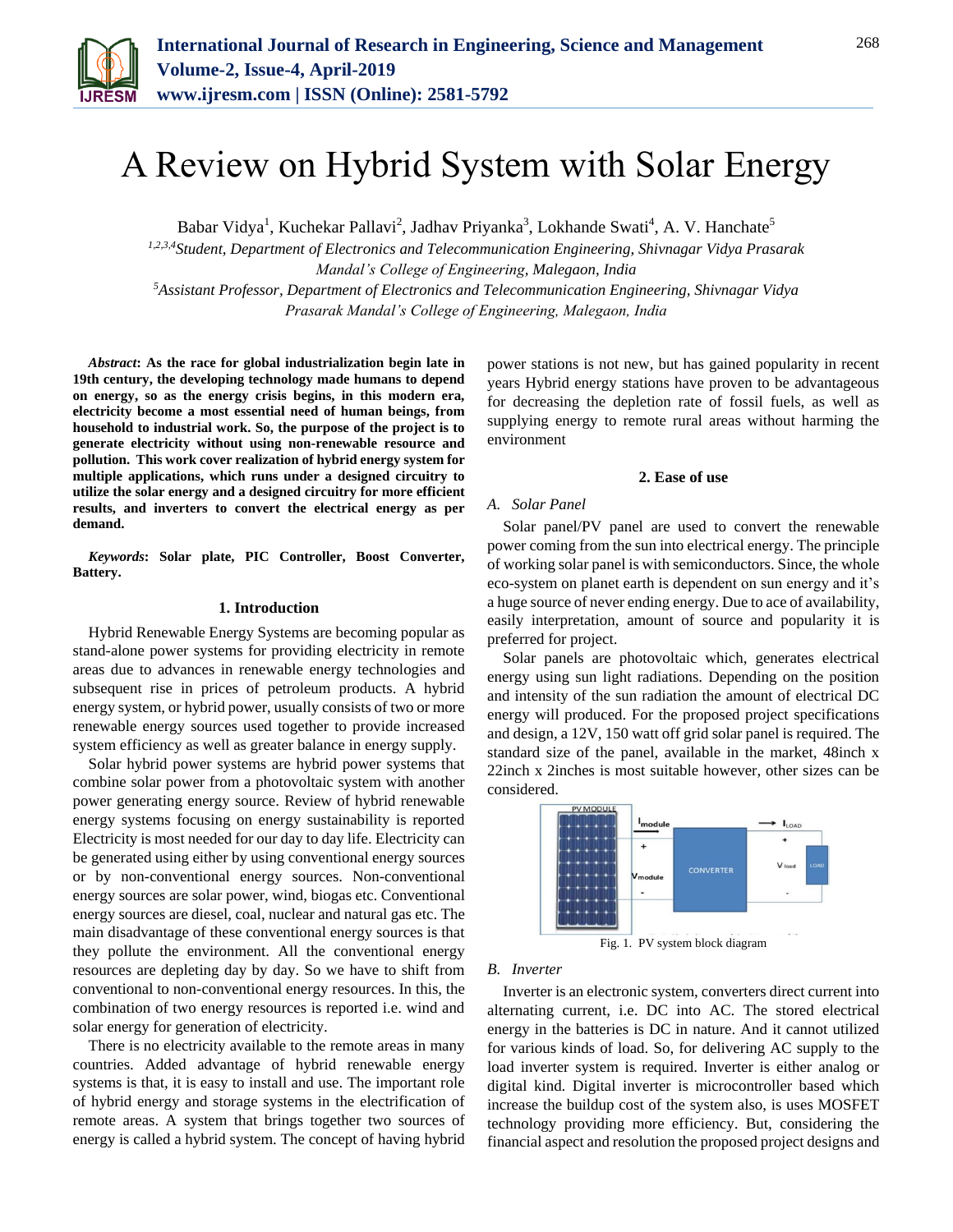

build the inverter analog in nature.

## *C. Batteries*

The electrical energy produced by the system is need to be either utilized completely or stored. Complete utilization of all the energy produced by the system for all the time is not possible. So, it should be store rather than useless wasting it. Electrical batteries are the most relevant, low cost, maximum efficient storage of electrical energy in the form of chemical reaction. Hence, batteries are preferred.

**3. Methodology**

| 40Wp panel                                                   | 80Wp panel                                       | 120Wp panel                                      |  |
|--------------------------------------------------------------|--------------------------------------------------|--------------------------------------------------|--|
| One panel                                                    | Two panels are connected<br>in parallel          | Three panels are connected<br>in parallel        |  |
| $L_{\text{av}}$ 2.5A                                         | $L_{\infty}$ 5.0A                                | $L_2$ 7.5A                                       |  |
| <b>Disch.output thro.CFL</b><br>12h <sup>*</sup> 1.25A =15Ah | <b>Disch.output thro.CFL</b><br>12h* 1.25A =15Ah | <b>Disch.output thro.CFL</b><br>12h* 1.25A =15Ah |  |
| avg.current 1.25A for 6hrs.<br>=7.5Ah [charge]               | avg.current 2.5.A for 6hrs=<br>15Ab/charge]      | avg.current 3.75A for 6hrs=<br>22.5.Ah(charge)   |  |
| Problems:                                                    | Problems:                                        | Problems:                                        |  |
| <b>Battery</b> undercharging                                 | Daily input and output                           | <b>Battery</b> overcharging                      |  |
| Negative plate sulphation                                    | equal.                                           | Water loss                                       |  |
| <b>Bulging of container</b>                                  | Battery undercharging<br>after sunless days.     | Grid corrosion.<br>shedding of active mass       |  |

Solar energy is the energy which gets from the radiation of the sun. Solar energy is present on the earth continuously and in abundant manner. Solar energy is freely available. It is affordable in cost. It has low maintenance cost. Only problem with solar system it cannot produce energy in bad weather condition. But it has greater efficiency than other energy sources. It only need initial investment. It has long life span and has lower emission.

|                     |                    | Table 2    |        |        |  |
|---------------------|--------------------|------------|--------|--------|--|
| Load demand profile |                    |            |        |        |  |
| S1.                 | Name of the        | Power      | No. of | Load   |  |
| No.                 | appliances         | rating.    | hours  | Demand |  |
|                     |                    | W          | used   | W      |  |
| 1.                  | CFL lamp           | 25         | 10     | 250    |  |
| 2.                  | CFL lamp           | 40         | 10     | 400    |  |
| 3.                  | Television         | 250        | 8      | 2000   |  |
| 4.                  | Fans               | 50         | 19     | 950    |  |
| 5.                  | Computer           | 200        | 6      | 1200   |  |
| 6.                  | Radio              | 20         | 3      | 60     |  |
| 7.                  | Refrigerator       | 700        | 24     | 16800  |  |
| 8.                  | A.C.               | 3.516<br>k | 10     | 35160  |  |
| 9.                  | Washing<br>machine | 500        | 2      | 1000   |  |

### *A. Proposed Calculation*

The total power generated by this system may be given as the addition of the power generated by the solar PV panel. Mathematically it can be represented as,

# *Calculations for solar energy:*

To determine the size of PV modules, the required energy consumption must be estimated. Therefore, the power is calculated as,

 $PS = Ins(t) * AS*Eff(pv)$ 

# Where,

Ins (t) = isolation at time t  $\frac{\text{kw}}{\text{m}^2}$ 

 $AS = area of single PV panel (m<sup>2</sup>)$ 

Effpv = overall efficiency of the PV panels and  $dc/dc$ converters.

The overall efficiency is given by,

 $Eff(pv)=H * PR$ 

Where,

 $H =$  Annual average solar radiation on tilted panels

PR = Performance ratio, coefficient for losses.

*B. Cost* 

The total cost of the solar hybrid energy system is depending upon the total no of solar panels used. Therefore, the total cost is given as follows

Total cost = (No. of Solar Panels \* Cost of single Solar Panel) + (No. of Batteries used in Battery Bank \* Cost of single Battery)

$$
CT = ((NS * CSP) + (NB * CB)
$$

Where,

CT is the total cost in Rs.

CSP is the cost of single solar panel in Rs.

CB is the Cost of single Battery in Rs.

NS is the number of solar panels used

NB is the number of Batteries used in Battery Bank.

# **4. Observations and discussion**

We have done survey of Solar PV and vertical axis maglev windmills monitor its daytime response. The output voltage of these sources measured from 10.00 A.M. to 8.00 P.M. for period of four days. The rating of Solar PV systems is 600W. Total four panels are used. Each panel is 150W with open circuit voltage 22.47Vdc, short circuit current 8.90A and efficiency of 14.91%. It was observe that output from solar PV is almost constant  $({\sim}20V_{dc})$  in active working period i.e.10.00 A.M. to 5.00 P.M. and it slowly decreases towards 0Vdc from 7.00 PM onwards. So, maximum power generation is possible within active working period using Solar PV while wind power is quite analogous in nature. It may be available for 24 hours depending upon sufficient amount of sun light.



Fig. 2. Daytime response of Solar PV panel as a function of output voltage